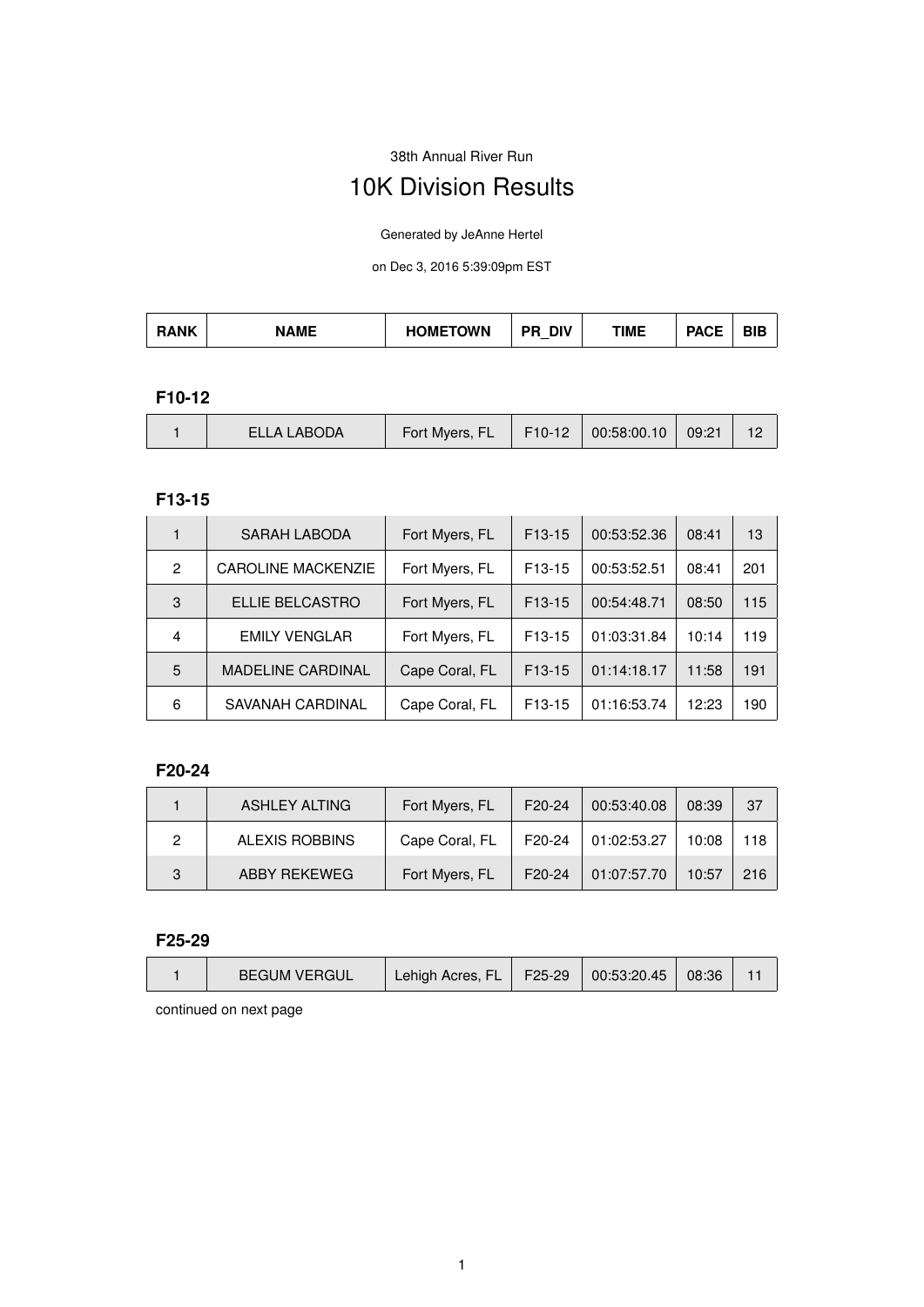|  | continued from previous page |  |  |  |
|--|------------------------------|--|--|--|
|--|------------------------------|--|--|--|

| <b>RANK</b>    | <b>NAME</b>           | <b>HOMETOWN</b> | PR DIV              | <b>TIME</b> | <b>PACE</b> | <b>BIB</b> |
|----------------|-----------------------|-----------------|---------------------|-------------|-------------|------------|
| $\mathfrak{p}$ | YELENA SEREDA         | Fort Myers, FL  | F <sub>25</sub> -29 | 00:55:19.84 | 08:55       | 10         |
| 3              | <b>BEVERLY KELLEY</b> | -. US           | F <sub>25</sub> -29 | 01:01:18.80 | 09:53       | 157        |
| 4              | <b>JENNIFER MOSS</b>  | Fort Myers, FL  | F <sub>25</sub> -29 | 01:02:02.37 | 10:00       | 204        |
| 5              | <b>BRITTANY GRAY</b>  | Cape Coral, FL  | F <sub>25</sub> -29 | 01:25:26.97 | 13:46       | 24         |
| 6              | AMANDA YATES          | Cape Coral, FL  | F <sub>25</sub> -29 | 01:25:43.04 | 13:48       | 25         |

# **F30-34**

| 1              | STEFANIE COLEMAN        | Lehigh Acres, FL     | F30-34 | 00:53:24.57 | 08:36 | 165 |
|----------------|-------------------------|----------------------|--------|-------------|-------|-----|
| 2              | <b>KATE PAINE</b>       | Fort Myers, FL       | F30-34 | 00:56:10.17 | 09:03 | 117 |
| 3              | <b>ALISON SWING</b>     | Fort Myers, FL       | F30-34 | 00:57:05.63 | 09:12 | 124 |
| 4              | <b>NICOLE KILMER</b>    | Fort Myers, FL       | F30-34 | 00:58:16.69 | 09:23 | 172 |
| 5              | <b>JESSICA ZOELLER</b>  | Cape Coral, FL       | F30-34 | 00:58:30.33 | 09:25 | 84  |
| 6              | SAMANTHA SCOTT          | Fort Myers, FL       | F30-34 | 01:02:18.84 | 10:02 | 17  |
| $\overline{7}$ | <b>LEA BURKEY</b>       | Cape Coral, FL       | F30-34 | 01:06:33.36 | 10:43 | 80  |
| 8              | <b>JULIE NAUSS</b>      | Fort Myers, FL       | F30-34 | 01:11:21.70 | 11:30 | 34  |
| 9              | <b>HELEN MARTIN</b>     | Fort Myers, FL       | F30-34 | 01:12:27.27 | 11:40 | 187 |
| 10             | <b>CHRISTINA SILCOX</b> | North Fort Myers, FL | F30-34 | 01:13:06.87 | 11:46 | 154 |
| 11             | <b>SARAH SEEBERGER</b>  | Cape Coral, FL       | F30-34 | 01:18:55.13 | 12:43 | 2   |
| 12             | <b>ALICIA FORD</b>      | Cape Coral, FL       | F30-34 | 01:23:11.50 | 13:24 | 6   |

# **F35-39**

|                | <b>TANIA CANTERBURY</b> | Fort Myers, FL | F35-39              | 00:40:43.57 | 06:34 | 199 |
|----------------|-------------------------|----------------|---------------------|-------------|-------|-----|
| $\overline{2}$ | SANDRINE EVEQUE         | Cape Coral, FL | F35-39              | 00:51:57.38 | 08:22 | 174 |
| 3              | DANIELLE STOKER         | Fort Myers, FL | F35-39              | 00:52:19.39 | 08:26 | 151 |
| 4              | AMBER MAZZOLA           | Fort Myers, FL | F35-39              | 00:52:36.75 | 08:29 | 26  |
| 5              | <b>KRISTI WILLEMS</b>   | Estero, FL     | F <sub>35</sub> -39 | 00:53:28.28 | 08:37 | 113 |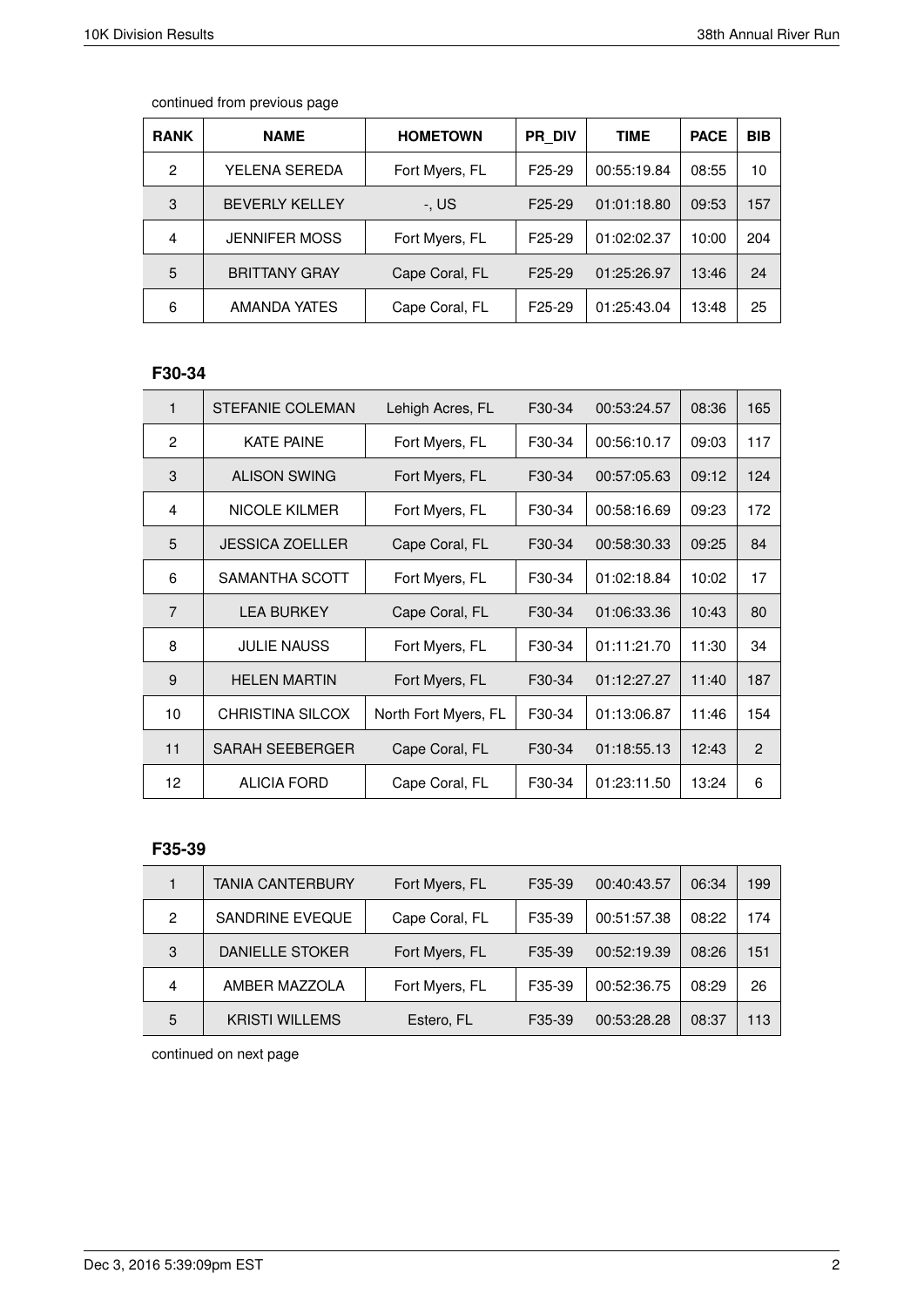| <b>RANK</b>    | <b>NAME</b>                      | <b>HOMETOWN</b>      | PR DIV | <b>TIME</b> | <b>PACE</b> | <b>BIB</b> |
|----------------|----------------------------------|----------------------|--------|-------------|-------------|------------|
| 6              | PHOENIX SCHOFIELD                | Cape Coral, FL       | F35-39 | 01:00:50.79 | 09:48       | 39         |
| $\overline{7}$ | <b>JESSICA MASTERS MICKELSEN</b> | Fort Myers, FL       | F35-39 | 01:02:18.97 | 10:02       | 107        |
| 8              | <b>CARISSA PEARCE</b>            | North Fort Myers, FL | F35-39 | 01:02:44.44 | 10:06       | 131        |
| 9              | <b>KATHARYN OWEN</b>             | Cape Coral, FL       | F35-39 | 01:05:37.85 | 10:34       | 135        |
| 10             | ERICA MAYNARD-ULIASZ             | Fort Myers, FL       | F35-39 | 01:06:20.52 | 10:41       | 167        |
| 11             | <b>SARAH FITZGERALD</b>          | Cape Coral, FL       | F35-39 | 01:07:31.99 | 10:53       | 3          |
| 12             | <b>JENNIFFER PIERSON</b>         | Cape Coral, FL       | F35-39 | 01:07:48.40 | 10:55       | 86         |
| 13             | <b>BETH PORTER</b>               | Fort Myers, FL       | F35-39 | 01:08:24.13 | 11:01       | 126        |
| 14             | ASA SCHRADER                     | Fort Myers, FL       | F35-39 | 01:11:28.13 | 11:31       | 183        |
| 15             | <b>KELLY HILDENBRAND</b>         | Fort Myers, FL       | F35-39 | 01:11:45.91 | 11:33       | 149        |
| 16             | <b>DELILAH EDWARDS</b>           | Cape Coral, FL       | F35-39 | 01:17:33.19 | 12:29       | 217        |
| 17             | <b>LAUREN BOND</b>               | Fort Myers, FL       | F35-39 | 01:17:34.55 | 12:30       | 96         |
| 18             | <b>KIM WILSON</b>                | Cape Coral, FL       | F35-39 | 01:18:38.27 | 12:40       | 186        |
| 19             | <b>TAMARA LANHAM</b>             | Lehigh Acres, FL     | F35-39 | 01:26:54.07 | 14:00       | 61         |

# **F40-44**

| $\mathbf{1}$   | <b>CAROL PALOW</b>       | Cape Coral, FL         | F40-44 | 00:51:07.14 | 08:14 | 52  |
|----------------|--------------------------|------------------------|--------|-------------|-------|-----|
| $\overline{2}$ | <b>MARY DONNELLY</b>     | Cape Coral, FL         | F40-44 | 00:54:51.61 | 08:50 | 59  |
| 3              | <b>TASHA WALLACE</b>     | Fort Myers, FL         | F40-44 | 00:55:08.53 | 08:53 | 173 |
| $\overline{4}$ | SARAH DIGIORGI           | Fort Myers, FL         | F40-44 | 00:57:30.31 | 09:16 | 75  |
| 5              | MICHELLE COLE            | Green Cove Springs, FL | F40-44 | 00:59:26.00 | 09:35 | 139 |
| 6              | <b>BRANNON BELCASTRO</b> | Fort Myers, FL         | F40-44 | 01:00:14.79 | 09:42 | 116 |
| $\overline{7}$ | ANGELA STERIOUS          | Fort Myers, FL         | F40-44 | 01:00:56.19 | 09:49 | 152 |
| 8              | <b>HEATHER CAMPBELL</b>  | Cape Coral, FL         | F40-44 | 01:01:04.69 | 09:50 | 144 |
| 9              | <b>CLAUDIA CURTIN</b>    | Fort Myers, FL         | F40-44 | 01:01:34.74 | 09:55 | 219 |
| 10             | <b>JESSICA BARNETT</b>   | Cape Coral, FL         | F40-44 | 01:02:08.92 | 10:01 | 100 |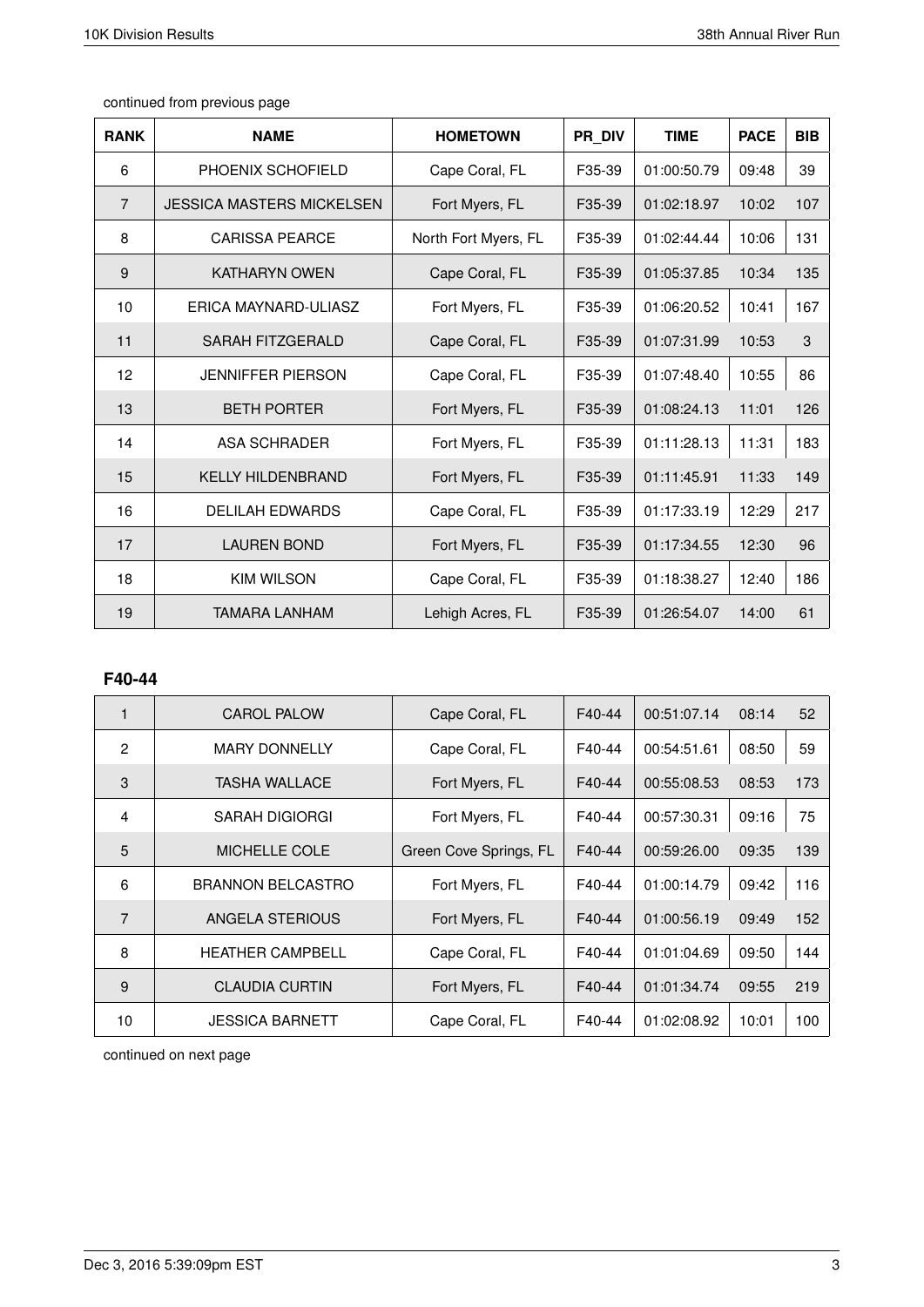| <b>RANK</b> | <b>NAME</b>            | <b>HOMETOWN</b>  | <b>PR DIV</b> | <b>TIME</b> | <b>PACE</b> | <b>BIB</b>     |
|-------------|------------------------|------------------|---------------|-------------|-------------|----------------|
| 11          | <b>SHAY ROBISON</b>    | Cape Coral, FL   | F40-44        | 01:04:23.62 | 10:22       | 28             |
| 12          | MICHELLE SNYDER        | Fort Myers, FL   | F40-44        | 01:05:31.67 | 10:33       | 57             |
| 13          | <b>KRISTIN JONES</b>   | Cape Coral, FL   | F40-44        | 01:08:18.88 | 11:00       | 40             |
| 14          | <b>KELLY ANDRIANO</b>  | Cape Coral, FL   | F40-44        | 01:12:17.35 | 11:39       | 89             |
| 15          | <b>COLETTE RODGERS</b> | Cape Coral, FL   | F40-44        | 01:13:51.92 | 11:54       | $\overline{7}$ |
| 16          | <b>JESSICA PADILLA</b> | Lehigh Acres, FL | F40-44        | 01:14:20.16 | 11:58       | 121            |
| 17          | <b>TOYA FELSTON</b>    | Fort Myers, FL   | F40-44        | 01:32:35.27 | 14:55       | 147            |

#### **F45-49**

| $\mathbf{1}$   | TINA KOWALCZYK JOHNSON    | Lehigh Acres, FL     | F45-49 | 00:51:27.24 | 08:17 | 14  |
|----------------|---------------------------|----------------------|--------|-------------|-------|-----|
| $\overline{2}$ | <b>DONNA PINK</b>         | Destin, FL           | F45-49 | 00:52:51.86 | 08:31 | 182 |
| 3              | TRISHA TRYKA              | Fort Myers, FL       | F45-49 | 00:54:05.74 | 08:43 | 70  |
| 4              | <b>DONNA HICKEY</b>       | Fort Myers, FL       | F45-49 | 00:55:08.32 | 08:53 | 175 |
| 5              | KATHLEEN CORLETT          | Fort Myers, FL       | F45-49 | 00:56:32.45 | 09:06 | 16  |
| 6              | <b>JENNIFER SUROSKI</b>   | Fort Myers, FL       | F45-49 | 00:57:20.67 | 09:14 | 137 |
| $\overline{7}$ | <b>JENNIFER POWERS</b>    | Fort Myers, FL       | F45-49 | 00:57:24.56 | 09:15 | 143 |
| 8              | <b>TRICIA WINTERSTEIN</b> | Cape Coral, FL       | F45-49 | 00:58:09.40 | 09:22 | 43  |
| 9              | <b>KATH KINROSS</b>       | Fort Myers, FL       | F45-49 | 01:00:35.05 | 09:46 | 92  |
| 10             | <b>LIANE MCHUGH</b>       | Fort Myers, FL       | F45-49 | 01:01:43.03 | 09:56 | 195 |
| 11             | KIMBERLY SLAYBAUGH        | North Fort Myers, FL | F45-49 | 01:02:04.36 | 10:00 | 99  |
| 12             | <b>SHANNON PECKHAM</b>    | Lehigh Acres, FL     | F45-49 | 01:02:20.67 | 10:03 | 18  |
| 13             | <b>CYNTHIA REYES</b>      | Cape Coral, FL       | F45-49 | 01:02:43.08 | 10:06 | 189 |
| 14             | <b>HILLARY KLOS</b>       | North Fort Myers, FL | F45-49 | 01:02:44.64 | 10:06 | 181 |
| 15             | <b>SANDY HILLARD</b>      | North Fort Myers, FL | F45-49 | 01:09:27.65 | 11:11 | 142 |
| 16             | YADI PEREZ-LUNA           | Fort Myers, FL       | F45-49 | 01:12:34.84 | 11:41 | 20  |
| 17             | <b>JESSICA OKEEFE</b>     | Cape Coral, FL       | F45-49 | 01:12:50.07 | 11:44 | 69  |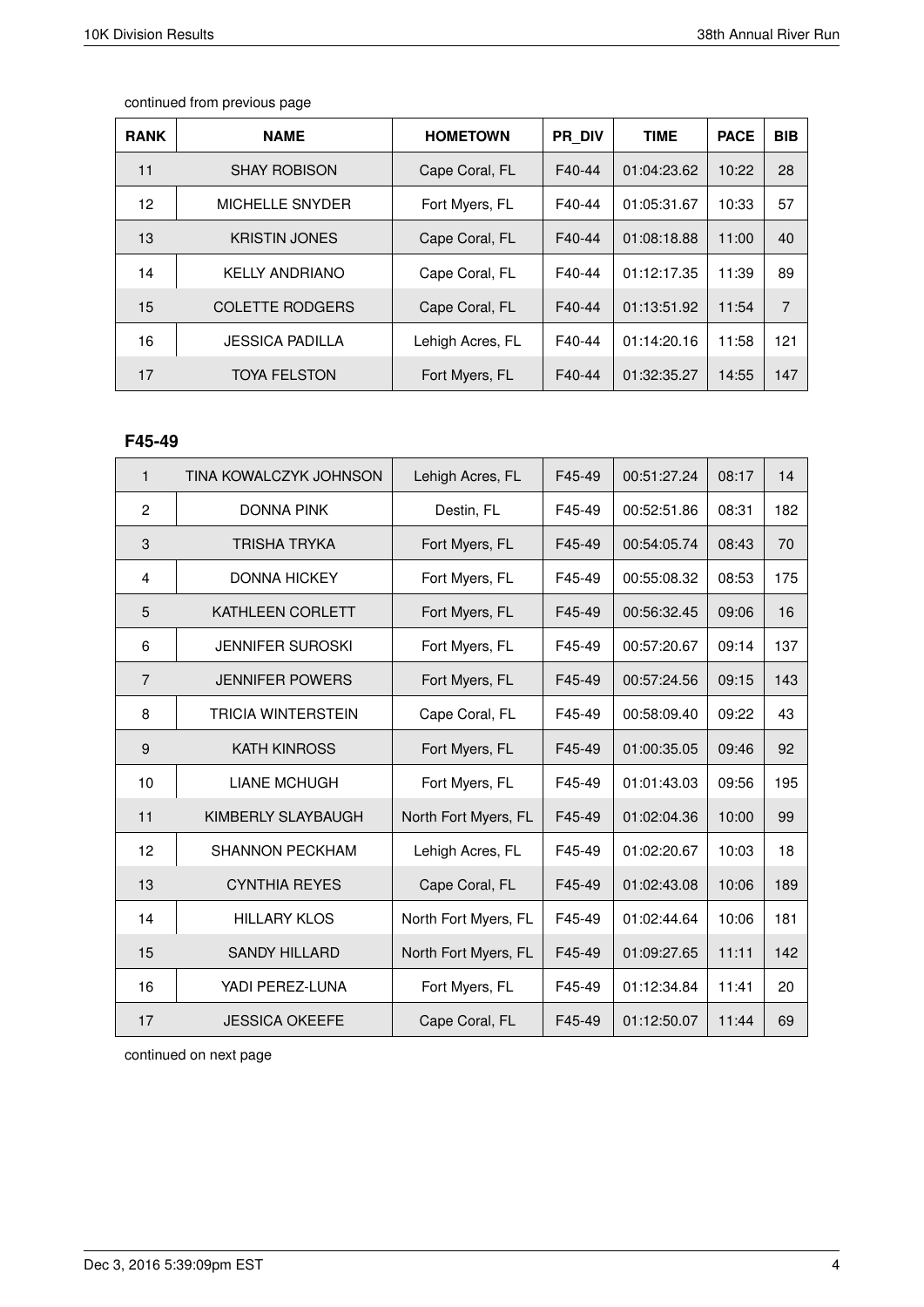| <b>RANK</b> | <b>NAME</b>             | <b>HOMETOWN</b>  | <b>PR DIV</b> | <b>TIME</b> | <b>PACE</b> | <b>BIB</b> |
|-------------|-------------------------|------------------|---------------|-------------|-------------|------------|
| 18          | JENNIFER CHENG-ALICANTE | Fort Myers, FL   | F45-49        | 01:14:10.37 | 11:57       | 129        |
| 19          | <b>DEENA DIA</b>        | Fort Myers, FL   | F45-49        | 01:15:10.57 | 12:06       | 78         |
| 20          | <b>JOSEPHINE LEE</b>    | Fort Myers, FL   | F45-49        | 01:18:02.33 | 12:34       | 71         |
| 21          | <b>LANIE BENZON</b>     | Fort Myers, FL   | F45-49        | 01:21:08.85 | 13:04       | 51         |
| 22          | <b>MARY HARTIG</b>      | Fort Myers, FL   | F45-49        | 01:24:32.89 | 13:37       | 168        |
| 23          | <b>MIA GERMAN</b>       | Fort Myers, FL   | F45-49        | 01:29:06.60 | 14:21       | 58         |
| 24          | PLESHETTE MIMS          | Lehigh Acres, FL | F45-49        | 01:34:20.53 | 15:11       | 103        |

# **F50-54**

|   | O. FUENTES             | Cape Coral, FL       | F50-54 | 00:49:37.60 | 08:00 | 133 |
|---|------------------------|----------------------|--------|-------------|-------|-----|
| 2 | LISA ROETH             | Fort Myers, FL       | F50-54 | 00:52:36.06 | 08:28 | 192 |
| 3 | <b>LAURIE FRUTCHEY</b> | Fort Myers, FL       | F50-54 | 00:56:22.39 | 09:05 | 170 |
| 4 | <b>URSULA MCGARVEY</b> | Fort Myers Beach, FL | F50-54 | 01:06:36.82 | 10:44 | 98  |
| 5 | <b>CAROL LAWRENCE</b>  | Cape Coral, FL       | F50-54 | 01:12:48.78 | 11:44 | 221 |
| 6 | <b>TINA SILCIX</b>     | North Fort Myers, FL | F50-54 | 01:13:06.71 | 11:46 | 112 |
| 7 | <b>BRENDA BROOKS</b>   | Fort Myers, FL       | F50-54 | 01:13:19.30 | 11:48 | 110 |

## **F55-59**

| 1              | NANCY EARLE            | Fort Myers, FL       | F55-59 | 00:53:27.15 | 08:37 | 95  |
|----------------|------------------------|----------------------|--------|-------------|-------|-----|
| 2              | ELIZABETH DOVEY        | Fort Myers, FL       | F55-59 | 00:55:04.57 | 08:52 | 212 |
| 3              | ROSANNE POWERS         | Cape Coral, FL       | F55-59 | 00:58:42.94 | 09:27 | 81  |
| $\overline{4}$ | <b>MINDY RUSSELL</b>   | Cape Coral, FL       | F55-59 | 01:02:09.07 | 10:01 | 200 |
| 5              | <b>SANDY TAYLOR</b>    | Alva, FL             | F55-59 | 01:02:38.32 | 10:05 | 213 |
| 6              | <b>ROBIN PIAGGIONE</b> | Cape Coral, FL       | F55-59 | 01:17:36.75 | 12:30 | 164 |
| 7              | <b>TERRY WEISS</b>     | $-$ , US             | F55-59 | 01:18:50.39 | 12:42 | 53  |
| 8              | <b>CAROL HEDRICK</b>   | North Fort Myers, FL | F55-59 | 01:27:47.67 | 14:08 | 94  |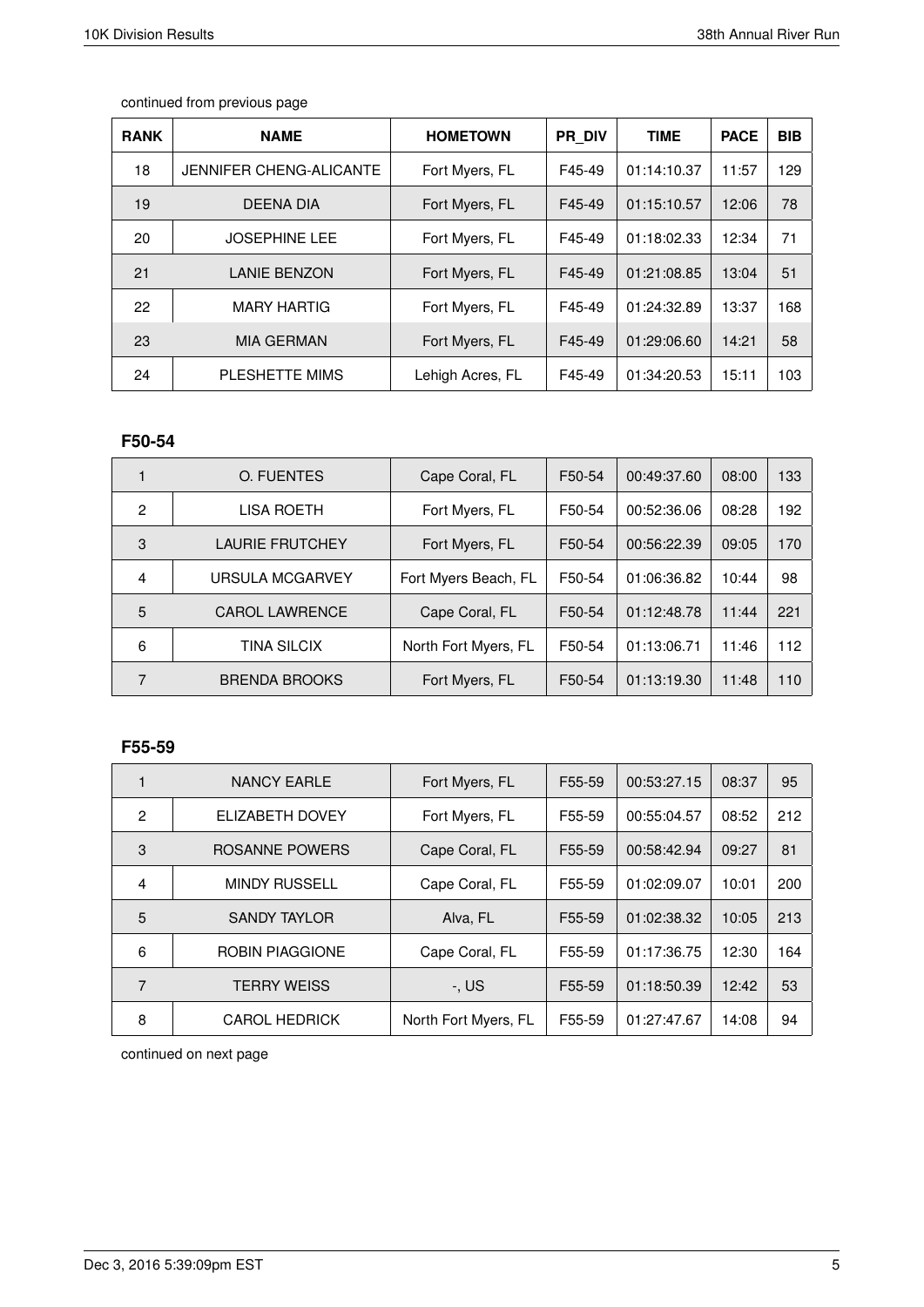| <b>NAME</b><br>۱NK | <b>HOMETOWN</b> | DIV<br>DР | ΓΙΜΕ | <b>DAOF</b><br>AUT | ---<br>31 E |
|--------------------|-----------------|-----------|------|--------------------|-------------|
|--------------------|-----------------|-----------|------|--------------------|-------------|

## **F60-65**

|                | <b>AMY YANNI</b>       | Fort Myers, FL       | F60-65 | 00:58:04.91 | 09:21 | 1   |
|----------------|------------------------|----------------------|--------|-------------|-------|-----|
| $\mathfrak{p}$ | <b>WENDY PIASCIK</b>   | Cape Coral, FL       | F60-65 | 01:02:27.75 | 10:04 | 55  |
| 3              | <b>BRENDA WALKER</b>   | Fort Myers, FL       | F60-65 | 01:03:24.23 | 10:13 | 125 |
| $\overline{4}$ | <b>CAROL SIMONDS</b>   | Fort Myers, FL       | F60-65 | 01:03:57.87 | 10:18 | 197 |
| 5              | <b>PATTY PETTUS</b>    | Fort Myers, FL       | F60-65 | 01:05:53.87 | 10:37 | 141 |
| 6              | <b>JILL STAPLES</b>    | Fort Myers, FL       | F60-65 | 01:08:37.51 | 11:03 | 194 |
| $\overline{7}$ | <b>KIM SOUTHWORTH</b>  | Fort Myers Beach, FL | F60-65 | 01:19:54.56 | 12:52 | 9   |
| 8              | <b>MARIANN GRIFFIN</b> | Fort Myers Beach, FL | F60-65 | 01:19:55.42 | 12:52 | 5   |

# **F65-69**

|   | C.J. QUIGGLE           | Fort Myers, FL       | F65-69 | 01:03:44.20 | 10:16 | 41  |
|---|------------------------|----------------------|--------|-------------|-------|-----|
| 2 | <b>SANDI FAUST</b>     | North Fort Myers, FL | F65-69 | 01:03:54.70 | 10:18 | 83  |
| 3 | <b>CLAIRE PEDERSEN</b> | Fort Myers, FL       | F65-69 | 01:11:03.50 | 11:27 | 177 |
| 4 | <b>CHRISTEL SUTTER</b> | Naples, FL           | F65-69 | 01:14:58.49 | 12:04 | 32  |

## **F70-99**

| <b>JEAN OBRIEN</b> | Fort Myers, FL | F70-99 | 01:08:44.24 | 11:04 | 120 |
|--------------------|----------------|--------|-------------|-------|-----|
| <b>VERA OWENS</b>  | Fort Myers, FL | F70-99 | 01:16:42.22 | 12:21 | 27  |

# **M13-15**

| <b>HUNTER WILSON</b> | Cape Coral, FL | M13-15 01:01:28.84   | 09:54 | 185 |
|----------------------|----------------|----------------------|-------|-----|
| ALEX LANIER          | Cape Coral, FL | M13-15   01:01:28.00 | 09:54 | 184 |

# **M16-19**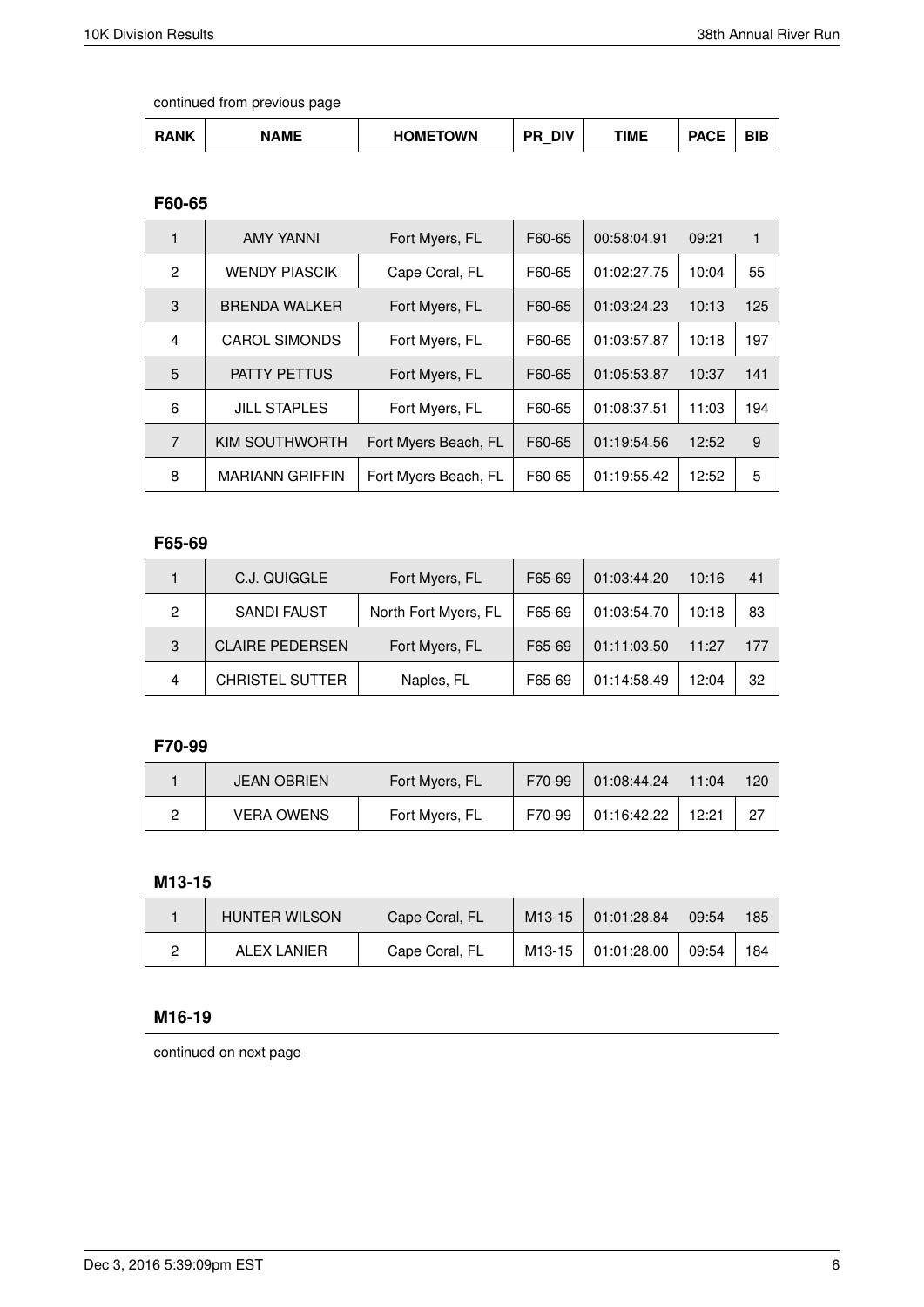| <b>RANK</b> | <b>NAME</b>    | <b>HOMETOWN</b>      | <b>PR DIV</b> | <b>TIME</b> | <b>PACE</b> | <b>BIB</b> |
|-------------|----------------|----------------------|---------------|-------------|-------------|------------|
|             | DAWSON LAFORCE | Fort Myers Beach, FL | M16-19        | 00:50:39.50 | 08:10       | 208        |

#### **M20-24**

|  | <b>GIBSON BASTER</b> | Fort Myers, FL | M20-24 | 00:45:35.28 | 07:21 |  |
|--|----------------------|----------------|--------|-------------|-------|--|
|--|----------------------|----------------|--------|-------------|-------|--|

# **M25-29**

| JORDAN VARBLE | -. US          | M25-29 | 00:45:32.36 | 07:20 | 162 |
|---------------|----------------|--------|-------------|-------|-----|
| CHRIS BATTIES | Fort Myers, FL | M25-29 | 01:15:39.66 | 12:11 | 150 |

#### **M30-34**

|   | CHRIS MOYER II          | Pineland, FL   | M30-34 | 00:42:47.11 | 06:54 | 130 |
|---|-------------------------|----------------|--------|-------------|-------|-----|
| 2 | <b>SEAN PHAM</b>        | Fort Myers, FL | M30-34 | 00:45:34.10 | 07:21 | 8   |
| 3 | ELIEZER HERNANDEZ       | Naples, FL     | M30-34 | 00:51:34.68 | 08:19 | 44  |
| 4 | <b>MATTHEW TOOMEY</b>   | Cape Coral, FL | M30-34 | 00:56:00.17 | 09:01 | 128 |
| 5 | <b>SHAWN RYAN</b>       | Mckeesport, PA | M30-34 | 00:56:10.65 | 09:03 | 122 |
| 6 | <b>MICHAEL DENUNZIO</b> | Fort Myers, FL | M30-34 | 01:15:31.32 | 12:10 | 148 |

## **M35-39**

|   | <b>GREGORY ADMAN</b>   | Cape Coral, FL         | M35-39 | 00:40:39.75 | 06:33 | 111 |
|---|------------------------|------------------------|--------|-------------|-------|-----|
| 2 | RYAN YORK              | Fort Myers, FL         | M35-39 | 00:49:48.07 | 08:01 | 163 |
| 3 | <b>MARCIO GEQUELIN</b> | Fort Myers, FL         | M35-39 | 00:52:46.30 | 08:30 | 48  |
| 4 | <b>BRIAN COLE</b>      | Green Cove Springs, FL | M35-39 | 00:53:11.70 | 08:34 | 138 |
| 5 | ROBERT MARTIN          | Fort Myers, FL         | M35-39 | 01:05:08.72 | 10:30 | 106 |

#### **M40-44**

|--|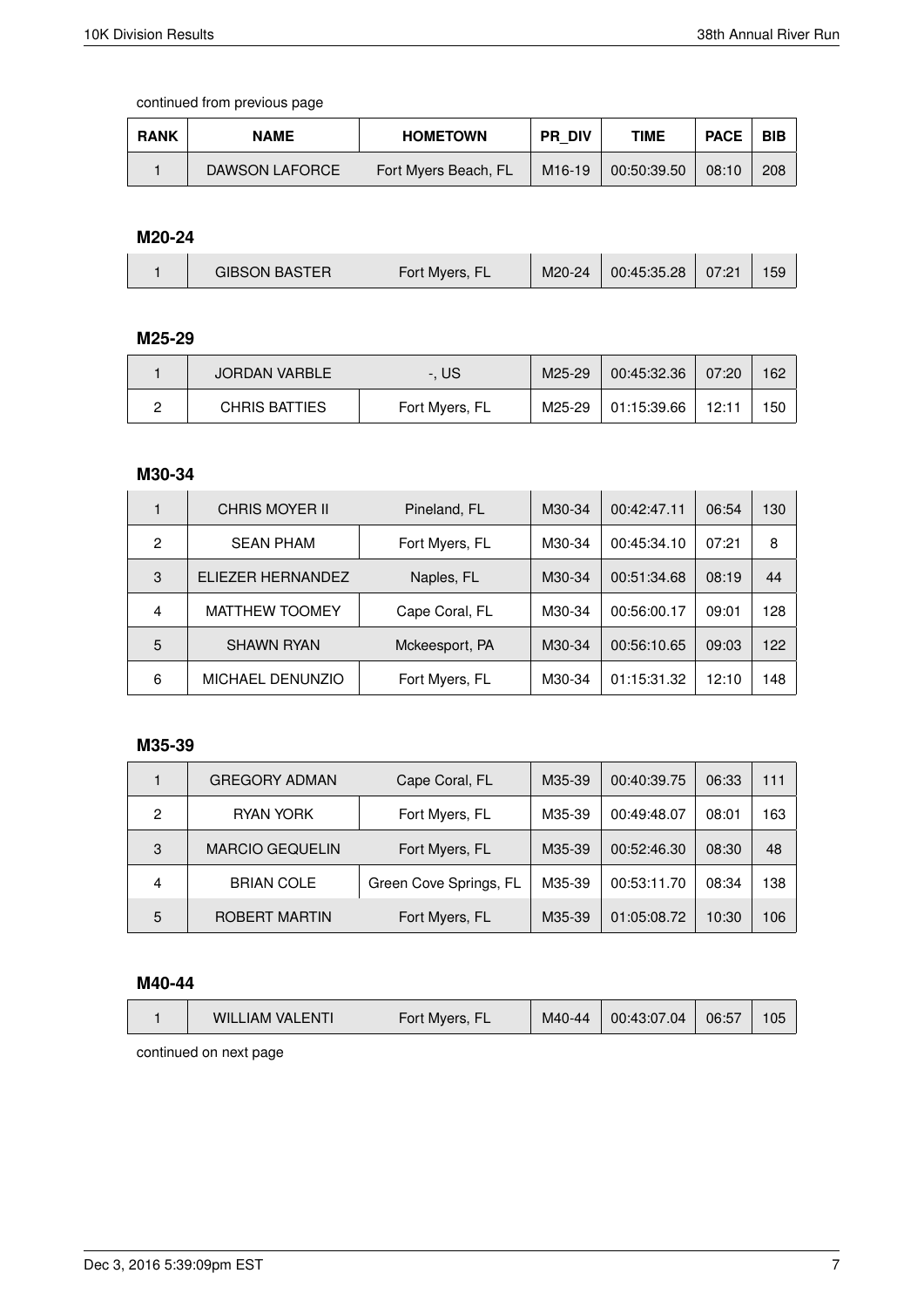| <b>RANK</b> | <b>NAME</b>             | <b>HOMETOWN</b>  | PR DIV | <b>TIME</b> | <b>PACE</b> | <b>BIB</b> |
|-------------|-------------------------|------------------|--------|-------------|-------------|------------|
| 2           | MICHAEL ANDRIANO        | Cape Coral, FL   | M40-44 | 00:43:18.42 | 06:59       | 90         |
| 3           | PETE ALCONTANA          | Fort Myers, FL   | M40-44 | 00:50:47.09 | 08:11       | 178        |
| 4           | <b>JOE ZEMBAS</b>       | Fort Myers, FL   | M40-44 | 00:53:44.16 | 08:39       | 85         |
| 5           | <b>MATT BELCASTRO</b>   | Fort Myers, FL   | M40-44 | 01:00:14.68 | 09:42       | 214        |
| 6           | SHANE SCOTT             | Lehigh Acres, FL | M40-44 | 01:03:52.70 | 10:17       | 203        |
| 7           | <b>JAN-MARTIJN MEIJ</b> | Fort Myers, FL   | M40-44 | 01:15:48.30 | 12:12       | 88         |

## **M45-49**

| 1              | <b>PATRICK DUNCAN</b>   | Cape Coral, FL | M45-49 | 00:46:37.34 | 07:31 | 127 |
|----------------|-------------------------|----------------|--------|-------------|-------|-----|
| 2              | <b>TY BURGER</b>        | Cape Coral, FL | M45-49 | 00:50:16.66 | 08:06 | 220 |
| 3              | JOHN GAMBA              | Fort Myers, FL | M45-49 | 00:56:26.96 | 09:06 | 218 |
| 4              | <b>JEFF SPIRO</b>       | Fort Myers, FL | M45-49 | 00:56:38.19 | 09:07 | 114 |
| 5              | <b>MATTHEW DONNELLY</b> | Cape Coral, FL | M45-49 | 00:59:18.96 | 09:33 | 60  |
| 6              | DANNY PIERSON           | Cape Coral, FL | M45-49 | 01:01:09.45 | 09:51 | 87  |
| $\overline{7}$ | <b>JEFF WINTERSTEIN</b> | Cape Coral, FL | M45-49 | 01:01:41.50 | 09:56 | 42  |
| 8              | <b>KEITH KYLE</b>       | Fort Myers, FL | M45-49 | 01:02:47.76 | 10:07 | 155 |
| 9              | <b>JOSEPH HANSEN</b>    | Cape Coral, FL | M45-49 | 01:02:49.27 | 10:07 | 207 |
| 10             | <b>SCOTT WRIGHT</b>     | Fort Myers, FL | M45-49 | 01:05:42.64 | 10:35 | 123 |
| 11             | LOUIS CHIAPPETTA        | Cape Coral, FL | M45-49 | 01:07:14.52 | 10:50 | 158 |

### **M50-54**

|   | ROBERT BROKAW       | Fort Myers, FL | M50-54 | 00:46:30.86 | 07:30 | 132 |
|---|---------------------|----------------|--------|-------------|-------|-----|
| 2 | <b>DAVID BASSEL</b> | Naples, FL     | M50-54 | 00:49:06.45 | 07:55 | 166 |
| 3 | <b>SAM MARSHALL</b> | Fort Myers, FL | M50-54 | 00:51:45.68 | 08:20 | 74  |
| 4 | <b>MIKE STONE</b>   | Fort Myers, FL | M50-54 | 00:51:49.03 | 08:21 | 156 |
| 5 | <b>PETER KLUGE</b>  | Fort Myers, FL | M50-54 | 00:52:30.81 | 08:28 | 29  |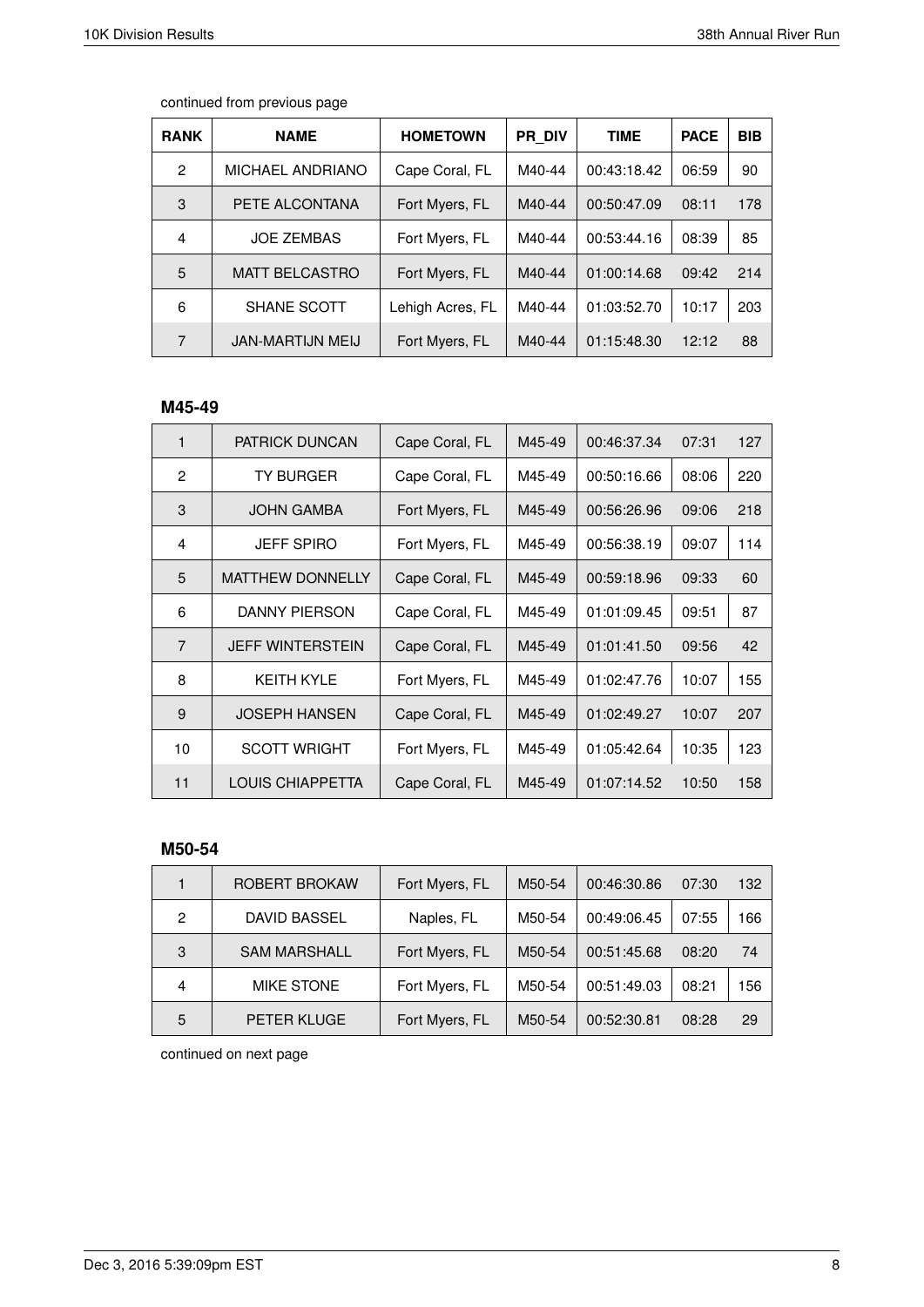| <b>RANK</b>    | <b>NAME</b>           | <b>HOMETOWN</b> | <b>PR DIV</b> | TIME        | <b>PACE</b> | <b>BIB</b> |
|----------------|-----------------------|-----------------|---------------|-------------|-------------|------------|
| 6              | AARON ROETH           | Fort Myers, FL  | M50-54        | 00:53:53.10 | 08:41       | 193        |
| $\overline{7}$ | <b>DON MONTGOMERY</b> | Cape Coral, FL  | M50-54        | 00:59:42.79 | 09:37       | 171        |
| 8              | <b>THOMAS PEAR</b>    | Cape Coral, FL  | M50-54        | 01:03:06.30 | 10:10       | 215        |
| 9              | <b>SCOTT KOOK</b>     | -. US           | M50-54        | 01:18:45.71 | 12:41       | 54         |

# **M55-59**

| 1              | PETER SEITZ             | Buffalo, NY    | M55-59 | 00:45:17.40 | 07:18 | 31  |
|----------------|-------------------------|----------------|--------|-------------|-------|-----|
| $\mathbf{P}$   | TONY BURKETT            | Cape Coral, FL | M55-59 | 00:46:50.38 | 07:33 | 108 |
| 3              | <b>JEFF RUSSELL</b>     | Cape Coral, FL | M55-59 | 00:50:36.28 | 08:09 | 160 |
| 4              | STEPHEN EMERSON         | Fort Myers, FL | M55-59 | 00:52:20.74 | 08:26 | 209 |
| 5              | THOMAS SAMMONS          | Cape Coral, FL | M55-59 | 00:53:11.39 | 08:34 | 179 |
| 6              | DR. SAL LACAGNINA       | Estero, FL     | M55-59 | 00:53:33.98 | 08:38 | 67  |
| $\overline{7}$ | <b>PATRICK ESPOSITO</b> | Fort Myers, FL | M55-59 | 01:00:19.32 | 09:43 | 180 |
| 8              | <b>FRED GALLOWAY</b>    | Cape Coral, FL | M55-59 | 01:04:34.38 | 10:24 | 146 |
| 9              | <b>LESLIE SUTTER</b>    | Naples, FL     | M55-59 | 01:10:22.57 | 11:20 | 33  |

# **M60-65**

| 1            | <b>CRIAG HARRINGTON</b> | Naples, FL           | M60-65 | 00:50:33.21 | 08:09 | 79  |
|--------------|-------------------------|----------------------|--------|-------------|-------|-----|
| $\mathbf{P}$ | <b>ED PERES</b>         | Fort Myers, FL       | M60-65 | 00:50:45.08 | 08:11 | 196 |
| 3            | <b>GARY MILNE</b>       | North Fort Myers, FL | M60-65 | 00:57:13.64 | 09:13 | 145 |
| 4            | TOM FLISS               | Cape Coral, FL       | M60-65 | 00:57:39.46 | 09:17 | 45  |
| 5            | ED QUILTER              | Cape Coral, FL       | M60-65 | 00:58:32.01 | 09:26 | 188 |
| 6            | <b>SCOTT MORRISON</b>   | Fort Myers, FL       | M60-65 | 00:59:01.69 | 09:30 | 50  |
| 7            | <b>NFII HARDEN</b>      | Bonita Springs, FL   | M60-65 | 01:01:58.89 | 09:59 | 68  |
| 8            | <b>THOMAS LIGHTNER</b>  | Lehigh Acres, FL     | M60-65 | 01:18:28.09 | 12:38 | 136 |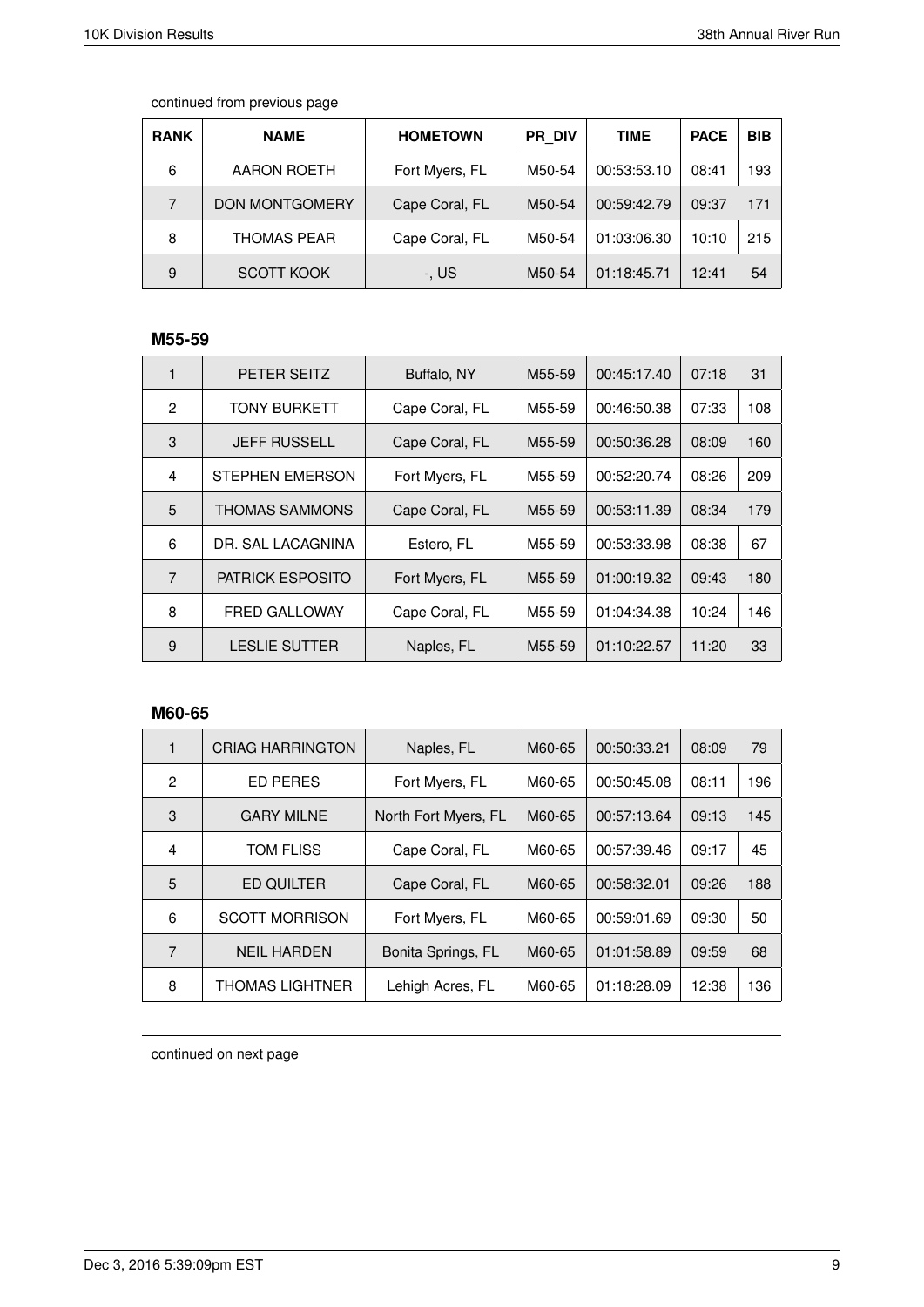| <b>RANK</b>    | <b>NAME</b>            | <b>HOMETOWN</b> | <b>PR DIV</b> | TIME        | <b>PACE</b> | <b>BIB</b> |
|----------------|------------------------|-----------------|---------------|-------------|-------------|------------|
| M65-69         |                        |                 |               |             |             |            |
| 1              | <b>JOHN BATES</b>      | Captiva, FL     | M65-69        | 00:49:27.86 | 07:58       | 202        |
| $\mathbf{2}$   | <b>JONATHAN WALLER</b> | Fort Myers, FL  | M65-69        | 00:57:14.74 | 09:13       | 97         |
| 3              | <b>TED CRAWFORD</b>    | Fort Myers, FL  | M65-69        | 00:57:26.69 | 09:15       | 72         |
| 4              | <b>BION BEEBE</b>      | Minneapolis, MN | M65-69        | 00:57:29.65 | 09:16       | 4          |
| 5              | <b>PAUL STARK</b>      | Fort Myers, FL  | M65-69        | 00:59:32.17 | 09:35       | 101        |
| 6              | <b>SEAGLE MIKE</b>     | Fort Myers, FL  | M65-69        | 01:07:42.66 | 10:54       | 134        |
| $\overline{7}$ | <b>JIM PETTUS</b>      | Fort Myers, FL  | M65-69        | 01:09:10.40 | 11:08       | 140        |
| 8              | <b>THOMAS MILLER</b>   | Paris, IL       | M65-69        | 01:17:05.44 | 12:25       | 65         |

## **M70-74**

|   | <b>JAMES DERHAM</b>  | Naples, FL           | M70-74 | 00:54:30.38 | 08:47 | 56  |
|---|----------------------|----------------------|--------|-------------|-------|-----|
| 2 | LOU MARJON           | North Fort Myers, FL | M70-74 | 00:55:47.15 | 08:59 | 82  |
| 3 | ROCKY MADDEN         | Fort Myers Beach, FL | M70-74 | 00:56:02.78 | 09:02 | 102 |
| 4 | <b>JOHN BRUBAKER</b> | Chatham, IL          | M70-74 | 00:57:03.78 | 09:12 | 77  |
| 5 | <b>WILLIAM BOND</b>  | North Fort Myers, FL | M70-74 | 00:59:12.89 | 09:32 | 153 |
| 6 | AHLBORN RICHARD      | Cape Coral, FL       | M70-74 | 01:14:26.55 | 11:59 | 169 |
| 7 | <b>TOM KELLY</b>     | Fort Myers, FL       | M70-74 | 01:24:08.32 | 13:33 | 62  |

#### **M75-99**

|   | <b>DON TARASIEWICZ</b> | North Fort Myers, FL | M75-99 | 00:54:14.69 | 08:44 | 211 |
|---|------------------------|----------------------|--------|-------------|-------|-----|
| 2 | <b>HERB TOWNSEND</b>   | Naples, FL           | M75-99 | 01:00:53.16 | 09:48 | 210 |
| 3 | <b>MAL MILLER</b>      | Fort Myers, FL       | M75-99 | 01:03:52.03 | 10:17 | 76  |
| 4 | DONALD MOORE           | Fort Myers, FL       | M75-99 | 01:08:06.49 | 10:58 | 93  |
| 5 | <b>DON PRATT</b>       | Monticello, IL       | M75-99 | 01:16:10.43 | 12:16 | 66  |
| 6 | <b>JOHN GRAY</b>       | Fort Myers Beach, FL | M75-99 | 01:18:47.41 | 12:41 | 104 |